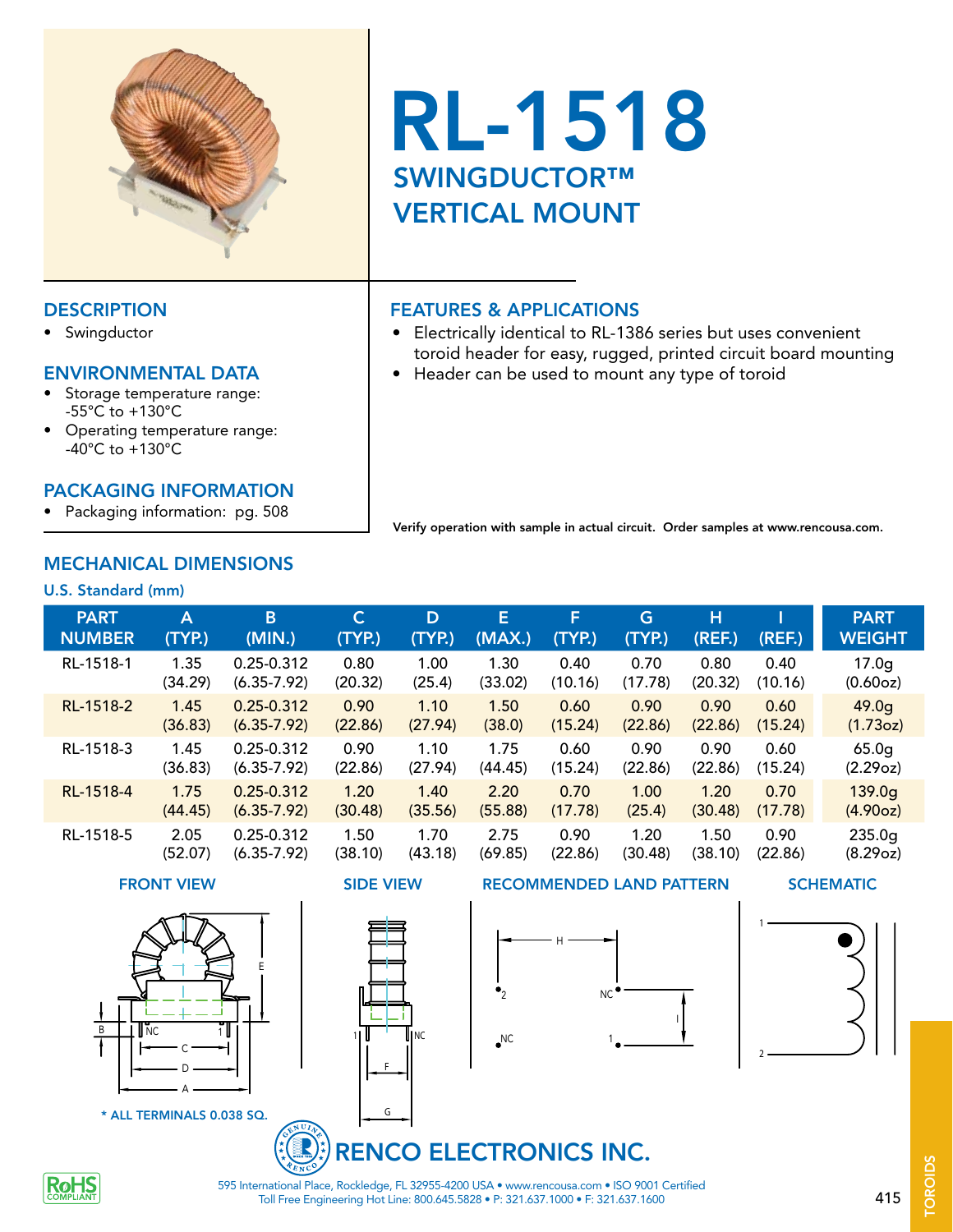| <b>Renco Part No.</b><br><b>RL-1518</b> | L@0<br><b>Amps</b><br>$D.C.$ ( $\mu$ H)<br>±25% | <b>DCR</b><br>Max.<br>(Ohms) | <b>Irms</b><br>(A) | 0%L<br>Drop (DC<br>Amps) | 10%L<br>Drop (DC<br>Amps) | 20% L<br>Drop (DC<br>Amps) | 30%L<br>Drop (DC<br>Amps) | 40% L<br>Drop (DC<br>Amps) | 50%L<br>Drop (DC<br>Amps) |
|-----------------------------------------|-------------------------------------------------|------------------------------|--------------------|--------------------------|---------------------------|----------------------------|---------------------------|----------------------------|---------------------------|
| RL-1518-1-1.1                           | 1.1                                             | 0.007                        | 5.0                | 4.70                     | 13.00                     | 19.40                      | 26.80                     | 35.10                      | 46.1                      |
| RL-1518-1-1.8                           | 1.8                                             | 0.008                        | 5.0                | 3.70                     | 10.30                     | 15.50                      | 21.40                     | 28.10                      | 36.9                      |
| RL-1518-1-2.3                           | 2.3                                             | 0.009                        | 5.0                | 3.10                     | 8.60                      | 12.90                      | 17.90                     | 23.40                      | 30.7                      |
| RL-1518-1-3.3                           | 3.3                                             | 0.009                        | 5.0                | 2.60                     | 7.40                      | 11.70                      | 15.30                     | 20.10                      | 26.4                      |
| RL-1518-1-4.7                           | 4.7                                             | 0.010                        | 5.0                | 2.30                     | 6.50                      | 9.70                       | 13.40                     | 17.60                      | 23.10                     |
| RL-1518-1-5.6                           | 5.6                                             | 0.011                        | 5.0                | 2.10                     | 5.70                      | 8.60                       | 11.90                     | 15.60                      | 20.50                     |
| RL-1518-1-6.8                           | 6.8                                             | 0.012                        | 5.0                | 1.90                     | 5.20                      | 7.50                       | 10.70                     | 14.10                      | 18.50                     |
| RL-1518-1-8.2                           | 8.2                                             | 0.012                        | 5.0                | 1.70                     | 4.70                      | 7.10                       | 9.70                      | 12.80                      | 16.80                     |
| RL-1518-1-10                            | 10.0                                            | 0.013                        | 5.0                | 1.50                     | 4.30                      | 6.50                       | 8.90                      | 11.70                      | 15.40                     |
| RL-1518-1-12                            | 12.0                                            | 0.014                        | 5.0                | 1.30                     | 3.70                      | 5.60                       | 7.70                      | 10.10                      | 13.20                     |
| RL-1518-1-15                            | 15.0                                            | 0.015                        | 5.0                | 1.20                     | 3.20                      | 4.80                       | 6.70                      | 8.80                       | 11.50                     |
| RL-1518-1-18                            | 18.0                                            | 0.016                        | 5.0                | 0.96                     | 2.70                      | 4.10                       | 5.60                      | 7.40                       | 9.70                      |
| RL-1518-1-22                            | 22.0                                            | 0.017                        | 5.0                | 0.92                     | 2.60                      | 3.90                       | 5.40                      | 7.10                       | 9.30                      |
| RL-1518-1-27                            | 27.0                                            | 0.018                        | 5.0                | 0.84                     | 2.40                      | 3.50                       | 4.90                      | 6.40                       | 8.40                      |
| RL-1518-1-33                            | 33.0                                            | 0.018                        | 5.0                | 0.74                     | 2.10                      | 3.10                       | 4.30                      | 5.60                       | 7.40                      |
| RL-1518-1-39                            | 39.0                                            | 0.020                        | 5.0                | 0.68                     | 1.90                      | 2.90                       | 4.00                      | 5.20                       | 6.80                      |
| RL-1518-1-47                            | 47.0                                            | 0.022                        | 5.0                | 0.61                     | 1.70                      | 2.60                       | 3.60                      | 4.70                       | 6.20                      |
| RL-1518-1-56                            | 56.0                                            | 0.024                        | 5.0                | 0.58                     | 1.60                      | 2.40                       | 3.40                      | 4.40                       | 5.80                      |
| RL-1518-1-68                            | 68.0                                            | 0.026                        | 5.0                | 0.52                     | 1.50                      | 2.20                       | 3.10                      | 4.00                       | 5.30                      |
| RL-1518-1-82                            | 82.0                                            | 0.028                        | 5.0                | 0.47                     | 1.30                      | 2.00                       | 2.80                      | 3.60                       | 4.70                      |
| RL-1518-1-100                           | 100.0                                           | 0.032                        | 5.0                | 0.43                     | 1.20                      | 1.90                       | 2.60                      | 3.50                       | 4.40                      |
| RL-1518-1-120                           | 120.0                                           | 0.034                        | 5.0                | 0.40                     | 1.10                      | 1.70                       | 2.30                      | 3.10                       | 4.00                      |
| RL-1518-1-150                           | 150.0                                           | 0.038                        | 5.0                | 0.36                     | 1.00                      | 1.50                       | 2.10                      | 2.80                       | 3.60                      |
| RL-1518-1-180                           | 180.0                                           | 0.046                        | 5.0                | 0.30                     | 0.92                      | 1.40                       | 1.90                      | 2.80                       | 3.30                      |
| RL-1518-1-220                           | 220.0                                           | 0.060                        | 4.5                | 0.30                     | 0.83                      | 1.20                       | 1.70                      | 2.50                       | 3.00                      |
| RL-1518-1-270                           | 270.0                                           | 0.062                        | 4.5                | 0.27                     | 0.79                      | 1.40                       | 1.60                      | 2.30                       | 2.70                      |
| RL-1518-1-330                           | 330.0                                           | 0.090                        | 3.5                | 0.23                     | 0.64                      | 1.60                       | 1.30                      | 2.10                       | 2.30                      |
| RL-1518-1-390                           | 390.0                                           | 0.100                        | 3.5                | 0.21                     | 0.60                      | 0.90                       | 1.30                      | 1.80                       | 2.20                      |
| RL-1518-1-470                           | 470.0                                           | 0.120                        | 3.5                | 0.20                     | 0.57                      | 0.85                       | 1.20                      | 1.60                       | 2.10                      |
| RL-1518-1-560                           | 560.0                                           | 0.180                        | 2.0                | 0.18                     | 0.50                      | 0.74                       | 1.00                      | 1.40                       | 1.80                      |
| RL-1518-1-680                           | 680.0                                           | 0.200                        | 2.0                | 0.16                     | 0.46                      | 0.68                       | 0.95                      | 1.30                       | 1.70                      |
| RL-1518-1-820                           | 820.0                                           | 0.260                        | 1.5                | 0.15                     | 0.42                      | 0.64                       | 0.89                      | 1.20                       | 1.50                      |
| RL-1518-1-1000                          | 1000.0                                          | 0.290                        | 1.5                | 0.14                     | 0.38                      | 0.57                       | 0.79                      | 1.20                       | 1.40                      |
| RL-1518-1-1200                          | 1200.0                                          | 0.410                        | 1.2                | 0.12                     | 0.33                      | 0.50                       | 0.68                      | 0.90                       | 1.20                      |
| RL-1518-1-1500                          | 1500.0                                          | 0.480                        | 1.2                | 0.11                     | 0.30                      | 0.44                       | 0.61                      | 0.81                       | 1.10                      |

#### NOTES:

1. INDUCTANCE MEASURED AT 1 kHz, 0.1 Vrms

2. ELECTRICAL SPECIFICATIONS MEASURED AT 25ºC

3. SATURATION CURRENTS SHOWN ARE FOR MAXIMUM L DROP INDICATED, I.E., IF 20% DROP FOR A 100µH CHOKE IS AT 2 AMPS, THE L WILL BE APPROX. 80µH (60µH MIN.)

4. Irms - CURRENT THAT CAUSES THE TEMPERATURE TO RISE APPROX. 40ºC ABOVE AMBIENT OF 25ºC

5. LEADS FOR PC MOUNTING TINNED TO WITHIN 1/16" OF BODY

6. DRIVE LEVEL AT WHICH YOU TEST IS IMPORTANT





Toll Free Engineering Hot Line: 800.645.5828 • P: 321.637.1000 • F: 321.637.1600 595 International Place, Rockledge, FL 32955-4200 USA • www.rencousa.com • ISO 9001 Certified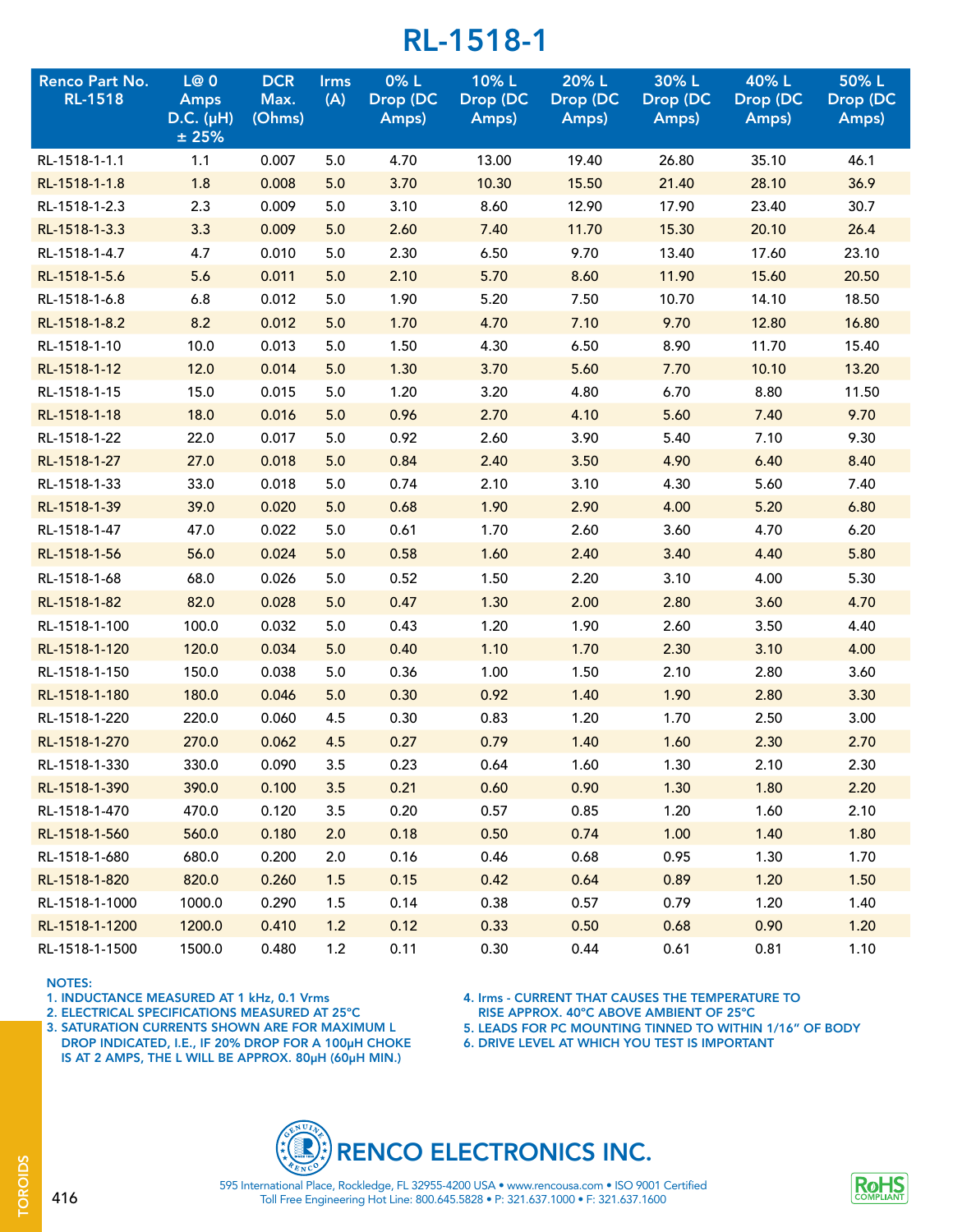| <b>Renco Part No.</b><br>RL-1518-2 | L@0<br><b>Amps</b><br>$D.C.$ ( $\mu$ H)<br>±25% | <b>DCR</b><br>Max.<br>(Ohms | <b>Irms</b><br>(A) | 0%L<br>Drop (DC<br>Amps) | 10%L<br>Drop (DC<br>Amps) | 20% L<br>Drop (DC<br>Amps) | 30%L<br>Drop (DC<br>Amps) | 40% L<br>Drop (DC<br>Amps) | 50%L<br>Drop (DC<br>Amps) |
|------------------------------------|-------------------------------------------------|-----------------------------|--------------------|--------------------------|---------------------------|----------------------------|---------------------------|----------------------------|---------------------------|
| RL-1518-2-1.2                      | 1.2                                             | 0.007                       | 5.0                | 7.70                     | 21.70                     | 32.70                      | 45.00                     | 59.10                      | 77.70                     |
| RL-1518-2-2.0                      | 2.0                                             | 0.008                       | 5.0                | 8.80                     | 15.40                     | 24.50                      | 33.80                     | 44.30                      | 58.20                     |
| RL-1518-2-3.3                      | 3.3                                             | 0.009                       | 5.0                | 4.70                     | 13.10                     | 19.60                      | 27.00                     | 35.50                      | 46.60                     |
| RL-1518-2-4.7                      | 4.7                                             | 0.010                       | 5.0                | 3.90                     | 10.90                     | 16.40                      | 22.50                     | 29.50                      | 39.80                     |
| RL-1518-2-6.8                      | 6.8                                             | 0.011                       | 5.0                | 3.30                     | 9.30                      | 14.00                      | 19.30                     | 25.30                      | 33.30                     |
| RL-1518-2-8.2                      | 8.2                                             | 0.012                       | 5.0                | 2.90                     | 8.10                      | 12.30                      | 16.90                     | 22.10                      | 29.10                     |
| RL-1518-2-10                       | 10.0                                            | 0.013                       | 5.0                | 2.60                     | 7.30                      | 10.90                      | 15.00                     | 20.00                      | 25.80                     |
| RL-1518-2-12                       | 12.0                                            | 0.014                       | 5.0                | 2.30                     | 6.60                      | 9.80                       | 13.50                     | 17.70                      | 23.30                     |
| RL-1518-2-15                       | 15.0                                            | 0.015                       | 5.0                | 2.10                     | 5.90                      | 8.90                       | 12.30                     | 16.10                      | 21.20                     |
| RL-1518-2-18                       | 18.0                                            | 0.016                       | 5.0                | 1.90                     | 5.50                      | 8.20                       | 11.30                     | 14.80                      | 18.90                     |
| RL-1518-2-22                       | 22.0                                            | 0.016                       | 5.0                | 1.80                     | 5.00                      | 7.50                       | 10.40                     | 13.60                      | 17.40                     |
| RL-1518-2-27                       | 27.0                                            | 0.018                       | 5.0                | 1.60                     | 4.40                      | 6.50                       | 9.00                      | 11.80                      | 15.50                     |
| RL-1518-2-33                       | 33.0                                            | 0.020                       | 5.0                | 1.40                     | 3.80                      | 5.80                       | 7.90                      | 10.40                      | 13.70                     |
| RL-1518-2-39                       | 39.0                                            | 0.021                       | 5.0                | 1.20                     | 3.40                      | 5.20                       | 7.10                      | 9.30                       | 12.20                     |
| RL-1518-2-47                       | 47.0                                            | 0.023                       | 5.0                | 1.20                     | 3.30                      | 4.90                       | 6.80                      | 8.80                       | 11.60                     |
| RL-1518-2-56                       | 56.0                                            | 0.025                       | 5.0                | 1.00                     | 2.80                      | 4.30                       | 5.90                      | 7.70                       | 10.10                     |
| RL-1518-2-68                       | 68.0                                            | 0.030                       | 5.0                | 0.93                     | 2.60                      | 3.90                       | 5.10                      | 7.00                       | 9.30                      |
| RL-1518-2-82                       | 82.0                                            | 0.032                       | 5.0                | 0.83                     | 2.30                      | 3.50                       | 4.80                      | 6.30                       | 8.30                      |
| RL-1518-2-100                      | 100.0                                           | 0.034                       | 5.0                | 0.75                     | 2.10                      | 3.20                       | 4.40                      | 5.70                       | 7.50                      |
| RL-1518-2-120                      | 120.0                                           | 0.037                       | 5.0                | 0.70                     | 1.90                      | 3.00                       | 4.10                      | 5.30                       | 7.00                      |
| RL-1518-2-150                      | 150.0                                           | 0.043                       | 5.0                | 0.64                     | 1.80                      | 2.70                       | 3.70                      | 4.90                       | 6.40                      |
| RL-1518-2-180                      | 180.0                                           | 0.048                       | 5.0                | 0.57                     | 1.50                      | 2.40                       | 3.30                      | 4.30                       | 5.70                      |
| RL-1518-2-220                      | 220.0                                           | 0.054                       | 5.0                | 0.51                     | 1.50                      | 2.20                       | 3.00                      | 3.90                       | 5.10                      |
| RL-1518-2-270                      | 270.0                                           | 0.060                       | 5.0                | 0.48                     | 1.30                      | 2.00                       | 2.80                      | 3.60                       | 4.80                      |
| RL-1518-2-330                      | 330.0                                           | 0.065                       | 5.0                | 0.43                     | 1.20                      | 1.80                       | 2.50                      | 3.30                       | 4.30                      |
| RL-1518-2-390                      | 390.0                                           | 0.070                       | 5.0                | 0.39                     | 1.10                      | 1.70                       | 2.30                      | 3.00                       | 3.90                      |
| RL-1518-2-470                      | 470.0                                           | 0.078                       | 5.0                | 0.36                     | 1.00                      | 1.50                       | 2.10                      | 2.70                       | 3.60                      |
| RL-1518-2-560                      | 560.0                                           | 0.088                       | 5.0                | 0.32                     | 0.90                      | 1.40                       | 1.90                      | 2.50                       | 3.20                      |
| RL-1518-2-680                      | 680.0                                           | 0.135                       | 4.5                | 0.29                     | 0.81                      | 1.20                       | 1.70                      | 2.20                       | 2.90                      |
| RL-1518-2-820                      | 820.0                                           | 0.145                       | 4.5                | 0.26                     | 0.74                      | 1.10                       | 1.50                      | 2.00                       | 2.60                      |
| RL-1518-2-1000                     | 1000.0                                          | 0.165                       | 4.5                | 0.24                     | 0.67                      | 1.00                       | 1.40                      | 1.80                       | 2.40                      |
| RL-1518-2-1200                     | 1200.0                                          | 0.190                       | 3.5                | 0.21                     | 0.59                      | 0.89                       | 1.20                      | 1.60                       | 2.10                      |
| RL-1518-2-1500                     | 1500.0                                          | 0.350                       | 2.0                | 0.19                     | 0.52                      | 0.78                       | 1.10                      | 1.40                       | 1.90                      |
| RL-1518-2-1800                     | 1800.0                                          | 0.380                       | 2.0                | 0.17                     | 0.48                      | 0.72                       | 0.99                      | 1.30                       | 1.70                      |
| RL-1518-2-2200                     | 22000                                           | 0.450                       | 2.0                | 0.15                     | 0.43                      | 0.65                       | 0.90                      | 1.20                       | 1.60                      |
| RL-1518-2-2700                     | 2700.0                                          | 0.550                       | 2.0                | 0.12                     | 0.38                      | 0.58                       | 0.78                      | 1.10                       | 1.40                      |

#### NOTES:

1. INDUCTANCE MEASURED AT 1 kHz, 0.1 Vrms

2. ELECTRICAL SPECIFICATIONS MEASURED AT 25ºC

3. SATURATION CURRENTS SHOWN ARE FOR MAXIMUM L DROP INDICATED, I.E., IF 20% DROP FOR A 100µH CHOKE IS AT 2 AMPS, THE L WILL BE APPROX. 80µH (60µH MIN.)

4. Irms - CURRENT THAT CAUSES THE TEMPERATURE TO

RISE APPROX. 40ºC ABOVE AMBIENT OF 25ºC

5. LEADS FOR PC MOUNTING TINNED TO WITHIN 1/16" OF BODY

6. DRIVE LEVEL AT WHICH YOU TEST IS IMPORTANT





Toll Free Engineering Hot Line: 800.645.5828 • P: 321.637.1000 • F: 321.637.1600 595 International Place, Rockledge, FL 32955-4200 USA • www.rencousa.com • ISO 9001 Certified **TOROIDS** TOROIDS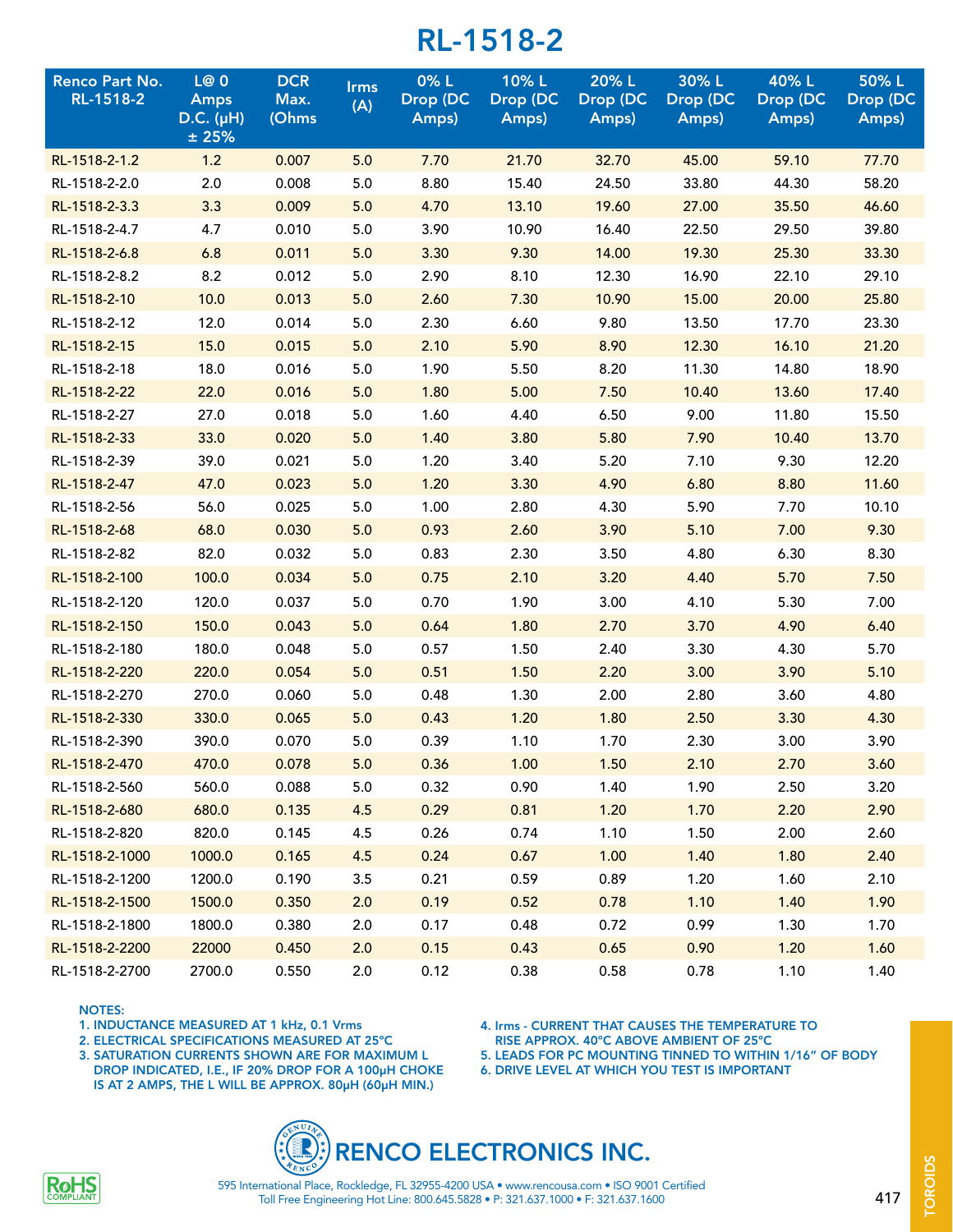| Renco Part No.<br>RL-1518-3 | L@ 0 Amps              | <b>DCR</b>     | <b>Irms</b> | 0%L               | 10%L              | 20% L             | 30%L              | 40%L              | 50%L              |
|-----------------------------|------------------------|----------------|-------------|-------------------|-------------------|-------------------|-------------------|-------------------|-------------------|
|                             | $D.C. (\mu H)$<br>±25% | Max.<br>(Ohms) | (A)         | Drop (DC<br>Amps) | Drop (DC<br>Amps) | Drop (DC<br>Amps) | Drop (DC<br>Amps) | Drop (DC<br>Amps) | Drop (DC<br>Amps) |
| RL-1518-3-1.5               | 1.5                    | 0.006          | 9.0         | 8.60              | 23.70             | 39.20             | 54.90             | 73.20             | 96.30             |
| RL-1518-3-2.2               | 2.2                    | 0.006          | 9.0         | 6.40              | 17.70             | 29.40             | 41.10             | 54.90             | 72.20             |
| RL-1518-3-3.3               | 3.3                    | 0.007          | 9.0         | 5.10              | 14.10             | 23.60             | 32.90             | 43.90             | 57.80             |
| RL-1518-3-5.6               | 5.6                    | 0.007          | 9.0         | 4.20              | 11.80             | 19.60             | 27.50             | 36.60             | 48.20             |
| RL-1518-3-6.8               | 6.8                    | 0.008          | 9.0         | 3.60              | 10.10             | 16.80             | 23.50             | 31.40             | 41.20             |
| RL-1518-3-10                | 10.0                   | 0.009          | 9.0         | 2.80              | 7.80              | 13.10             | 18.30             | 24.40             | 32.10             |
| RL-1518-3-12                | 12.0                   | 0.010          | 9.0         | 2.60              | 7.10              | 11.80             | 16.50             | 22.00             | 28.90             |
| RL-1518-3-15                | 15.0                   | 0.011          | 9.0         | 2.30              | 6.50              | 9.90              | 14.90             | 19.90             | 26.10             |
| RL-1518-3-18                | 18.0                   | 0.012          | 9.0         | 2.10              | 5.90              | 9.80              | 13.70             | 18.30             | 24.00             |
| RL-1518-3-22                | 22.0                   | 0.012          | 9.0         | 1.90              | 5.50              | 9.00              | 12.60             | 16.80             | 22.10             |
| RL-1518-3-27                | 27.0                   | 0.013          | 9.0         | 1.70              | 4.70              | 7.80              | 11.00             | 14.60             | 19.30             |
| RL-1518-3-33                | 33.0                   | 0.013          | 9.0         | 1.50              | 4.40              | 7.30              | 10.30             | 13.70             | 18.00             |
| RL-1518-3-39                | 39.0                   | 0.015          | 9.0         | 1.40              | 3.90              | 6.50              | 9.10              | 12.20             | 16.00             |
| RL-1518-3-47                | 47.0                   | 0.016          | 9.0         | 1.30              | 3.60              | 5.90              | 8.20              | 11.00             | 14.40             |
| RL-1518-3-56                | 56.0                   | 0.018          | 9.0         | 1.10              | 3.20              | 5.30              | 7.50              | 9.90              | 13.10             |
| RL-1518-3-68                | 68.0                   | 0.019          | 9.0         | 0.99              | 3.00              | 4.90              | 6.80              | 9.10              | 12.00             |
| RL-1518-3-82                | 82.0                   | 0.021          | 9.0         | 0.90              | 2.70              | 4.50              | 6.30              | 8.40              | 11.10             |
| RL-1518-3-100               | 100.0                  | 0.023          | 9.0         | 0.88              | 2.40              | 4.10              | 5.70              | 7.60              | 9.90              |
| RL-1518-3-120               | 120.0                  | 0.026          | 9.0         | 0.80              | 2.20              | 3.60              | 5.10              | 6.80              | 9.30              |
| RL-1518-3-150               | 150.0                  | 0.028          | 9.0         | 0.73              | 2.00              | 3.30              | 4.70              | 6.20              | 8.20              |
| RL-1518-3-180               | 180.0                  | 0.031          | 9.0         | 0.68              | 1.90              | 3.10              | 4.30              | 5.80              | 7.60              |
| RL-1518-3-220               | 220.0                  | 0.034          | 9.0         | 0.58              | 1.60              | 2.60              | 3.70              | 5.00              | 6.50              |
| RL-1518-3-270               | 270.0                  | 0.038          | 9.0         | 0.55              | 1.50              | 2.50              | 3.50              | 4.80              | 6.20              |
| RL-1518-3-330               | 330.0                  | 0.042          | 9.0         | 0.50              | 1.40              | 2.30              | 3.20              | 4.30              | 5.70              |
| RL-1518-3-390               | 390.0                  | 0.056          | 7.0         | 0.47              | 1.30              | 2.10              | 3.00              | 4.00              | 5.30              |
| RL-1518-3-470               | 470.0                  | 0.068          | 7.0         | 0.43              | 1.20              | 2.00              | 2.80              | 3.70              | 4.80              |
| RL-1518-3-560               | 560.0                  | 0.074          | 7.0         | 0.38              | 1.00              | 1.70              | 2.40              | 3.20              | 4.30              |
| RL-1518-3-680               | 680.0                  | 0.094          | 5.0         | 0.34              | 0.93              | 1.60              | 2.20              | 2.90              | 3.80              |
| RL-1518-3-820               | 820.0                  | 0.163          | 3.5         | 0.31              | 0.86              | 1.40              | 2.00              | 2.70              | 3.50              |
| RL-1518-3-1000              | 1000.0                 | 0.190          | 3.5         | 0.27              | 0.75              | 1.20              | 1.70              | 2.30              | 3.00              |
| RL-1518-3-1200              | 1200.0                 | 0.200          | 3.5         | 0.25              | 0.68              | 1.10              | 1.60              | 2.10              | 2.80              |
| RL-1518-3-1500              | 1500.0                 | 0.220          | 3.5         | 0.22              | 0.61              | 1.00              | 1.40              | 1.90              | 2.50              |
| RL-1518-3-1800              | 1800.0                 | 0.242          | 3.5         | 0.21              | 0.57              | 0.94              | 1.30              | 1.80              | 2.30              |
| RL-1518-3-2200              | 2200.0                 | 0.430          | 2.0         | 0.18              | 0.49              | 0.81              | 1.10              | 1.50              | 2.00              |
| RL-1518-3-2700              | 2700.0                 | 0.460          | 2.0         | 0.16              | 0.45              | 0.76              | 1.10              | 1.40              | 1.90              |
| RL-1518-3-3300              | 3300.0                 | 0.550          | 2.0         | 0.15              | 0.41              | 0.69              | 0.96              | 1.30              | 1.70              |
| RL-1518-3-3900              | 3900.0                 | 0.570          | 2.0         | 0.14              | 0.38              | 0.63              | 0.87              | 1.20              | 1.50              |

#### NOTES:

- 1. INDUCTANCE MEASURED AT 1 kHz, 0.1 Vrms
- 2. ELECTRICAL SPECIFICATIONS MEASURED AT 25ºC
- 3. SATURATION CURRENTS SHOWN ARE FOR MAXIMUM L DROP INDICATED, I.E., IF 20% DROP FOR A 100µH CHOKE IS AT 2 AMPS, THE L WILL BE APPROX. 80µH (60µH MIN.)

4. Irms - CURRENT THAT CAUSES THE TEMPERATURE TO

- RISE APPROX. 40ºC ABOVE AMBIENT OF 25ºC
- 5. LEADS FOR PC MOUNTING TINNED TO WITHIN 1/16" OF BODY
- 6. DRIVE LEVEL AT WHICH YOU TEST IS IMPORTANT





Toll Free Engineering Hot Line: 800.645.5828 • P: 321.637.1000 • F: 321.637.1600 595 International Place, Rockledge, FL 32955-4200 USA • www.rencousa.com • ISO 9001 Certified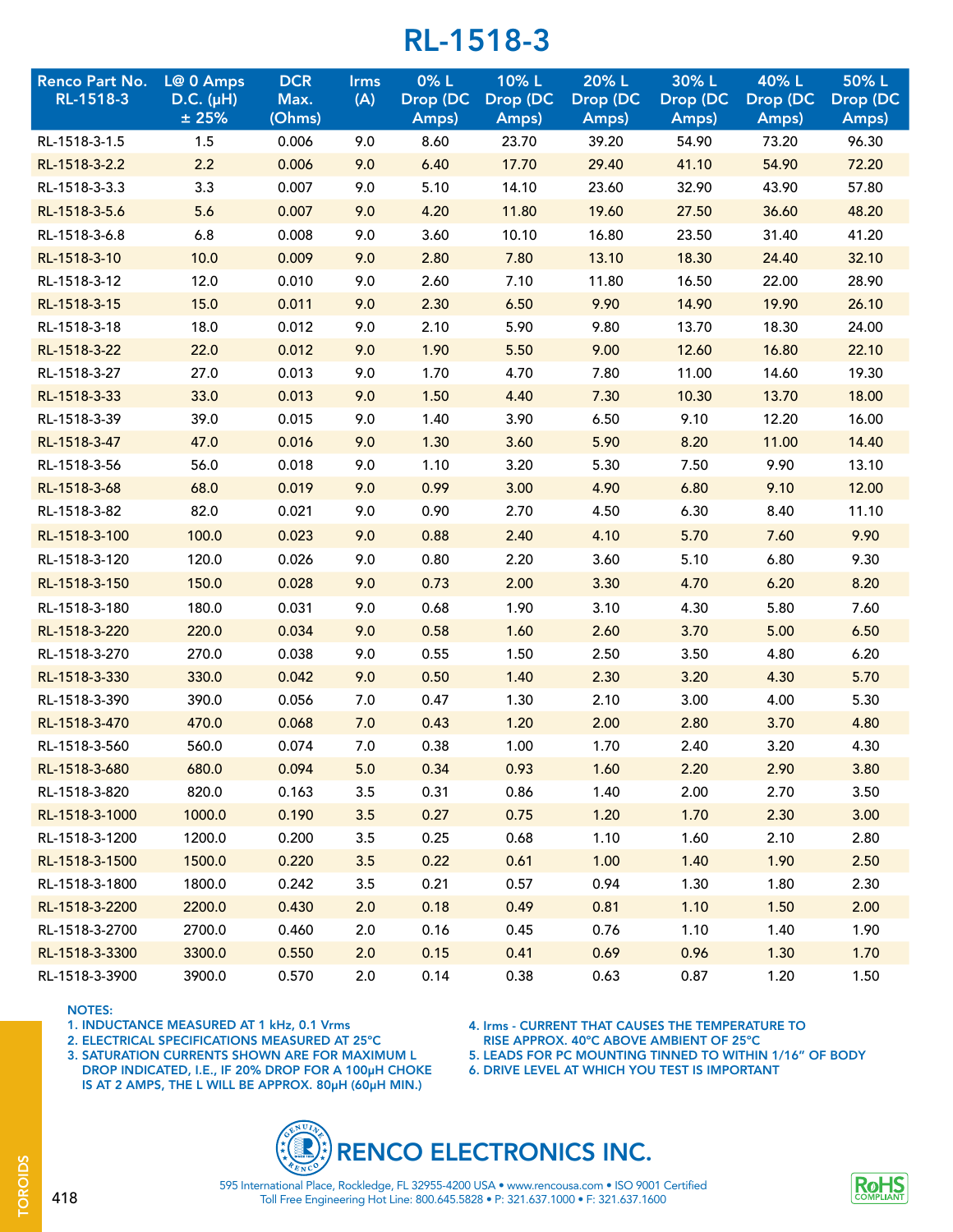| <b>Renco Part No.</b><br>RL-1518-4 | L@ 0 Amps<br>$D.C. (\muH)$<br>± 25% | <b>DCR</b><br>Max.<br>(Ohms) | <b>Irms</b><br>(A) | 0% L<br>Drop (DC<br>Amps) | 10%L<br>Drop (DC<br>Amps) | 20% L<br>Drop (DC<br>Amps) | 30%L<br>Drop (DC<br>Amps) | 40%L<br>Drop (DC<br>Amps) | 50%L<br>Drop (DC<br>Amps) |
|------------------------------------|-------------------------------------|------------------------------|--------------------|---------------------------|---------------------------|----------------------------|---------------------------|---------------------------|---------------------------|
| RL-1518-4-1.2                      | 1.2                                 | 0.006                        | 14.0               | 11.70                     | 33.30                     | 50.40                      | 69.30                     | 90.90                     | 119.70                    |
| RL-1518-4-2.2                      | 2.2                                 | 0.007                        | 14.0               | 9.00                      | 25.20                     | 37.80                      | 52.20                     | 68.40                     | 90.00                     |
| RL-1518-4-3.3                      | 3.3                                 | 0.007                        | 14.0               | 7.20                      | 19.80                     | 29.70                      | 41.40                     | 54.00                     | 72.00                     |
| RL-1518-4-4.7                      | 4.7                                 | 0.007                        | 14.0               | 5.90                      | 16.20                     | 25.20                      | 34.20                     | 45.00                     | 59.40                     |
| RL-1518-4-6.8                      | 6.8                                 | 0.008                        | 14.0               | 5.10                      | 14.40                     | 21.60                      | 29.70                     | 38.70                     | 51.30                     |
| RL-1518-4-8.2                      | 8.2                                 | 0.009                        | 14.0               | 4.50                      | 12.60                     | 18.90                      | 26.10                     | 34.20                     | 45.00                     |
| RL-1518-4-10                       | 10.0                                | 0.010                        | 14.0               | 3.80                      | 10.80                     | 16.20                      | 22.50                     | 29.70                     | 39.60                     |
| RL-1518-4-12                       | 12.0                                | 0.010                        | 14.0               | 3.60                      | 9.90                      | 14.40                      | 20.70                     | 27.00                     | 36.00                     |
| RL-1518-4-15                       | 15.0                                | 0.011                        | 14.0               | 3.20                      | 9.00                      | 13.50                      | 18.90                     | 24.30                     | 32.40                     |
| RL-1518-4-18                       | 18.0                                | 0.012                        | 14.0               | 3.00                      | 8.40                      | 12.60                      | 17.20                     | 22.50                     | 29.70                     |
| RL-1518-4-22                       | 22.0                                | 0.013                        | 14.0               | 2.80                      | 7.70                      | 11.70                      | 15.30                     | 20.70                     | 27.00                     |
| RL-1518-4-27                       | 27.0                                | 0.013                        | 14.0               | 2.30                      | 6.80                      | 9.90                       | 13.50                     | 18.00                     | 23.40                     |
| RL-1518-4-33                       | 33.0                                | 0.015                        | 14.0               | 2.10                      | 5.90                      | 8.80                       | 11.70                     | 15.30                     | 20.70                     |
| RL-1518-4-39                       | 39.0                                | 0.016                        | 14.0               | 1.90                      | 5.20                      | 7.90                       | 10.80                     | 14.40                     | 18.90                     |
| RL-1518-4-47                       | 47.0                                | 0.018                        | 14.0               | 1.70                      | 4.80                      | 7.20                       | 9.90                      | 12.60                     | 17.10                     |
| RL-1518-4-56                       | 56.0                                | 0.018                        | 14.0               | 1.50                      | 4.30                      | 6.60                       | 9.00                      | 11.70                     | 15.30                     |
| RL-1518-4-68                       | 68.0                                | 0.019                        | 14.0               | 1.40                      | 4.10                      | 6.00                       | 8.30                      | 10.80                     | 14.40                     |
| RL-1518-4-82                       | 82.0                                | 0.021                        | 14.0               | 1.30                      | 3.60                      | 5.40                       | 7.40                      | 9.00                      | 12.60                     |
| RL-1518-4-100                      | 100.0                               | 0.023                        | 14.0               | 1.20                      | 3.20                      | 4.90                       | 6.70                      | 8.80                      | 10.80                     |
| RL-1518-4-120                      | 120.0                               | 0.025                        | 14.0               | 1.10                      | 2.90                      | 4.40                       | 6.10                      | 8.00                      | 9.90                      |
| RL-1518-4-150                      | 150.0                               | 0.027                        | 14.0               | 0.90                      | 2.60                      | 4.00                       | 5.50                      | 7.20                      | 9.00                      |
| RL-1518-4-180                      | 180.0                               | 0.029                        | 14.0               | 0.86                      | 2.30                      | 3.60                       | 5.00                      | 6.50                      | 8.60                      |
| RL-1518-4-220                      | 220.0                               | 0.033                        | 14.0               | 0.78                      | 2.20                      | 3.20                       | 4.50                      | 5.90                      | 7.70                      |

#### RL-1518-4 TABLE CONTINUES ON FOLLOWING PAGE

#### NOTES:

- 1. INDUCTANCE MEASURED AT 1 kHz, 0.1 Vrms
- 2. ELECTRICAL SPECIFICATIONS MEASURED AT 25ºC
- 3. SATURATION CURRENTS SHOWN ARE FOR MAXIMUM L DROP INDICATED, I.E., IF 20% DROP FOR A 100µH CHOKE IS AT 2 AMPS, THE L WILL BE APPROX. 80µH (60µH MIN.)
- 4. Irms CURRENT THAT CAUSES THE TEMPERATURE TO
- RISE APPROX. 40ºC ABOVE AMBIENT OF 25ºC 5. LEADS FOR PC MOUNTING TINNED TO WITHIN 1/16" OF BODY
- 
- 6. DRIVE LEVEL AT WHICH YOU TEST IS IMPORTANT



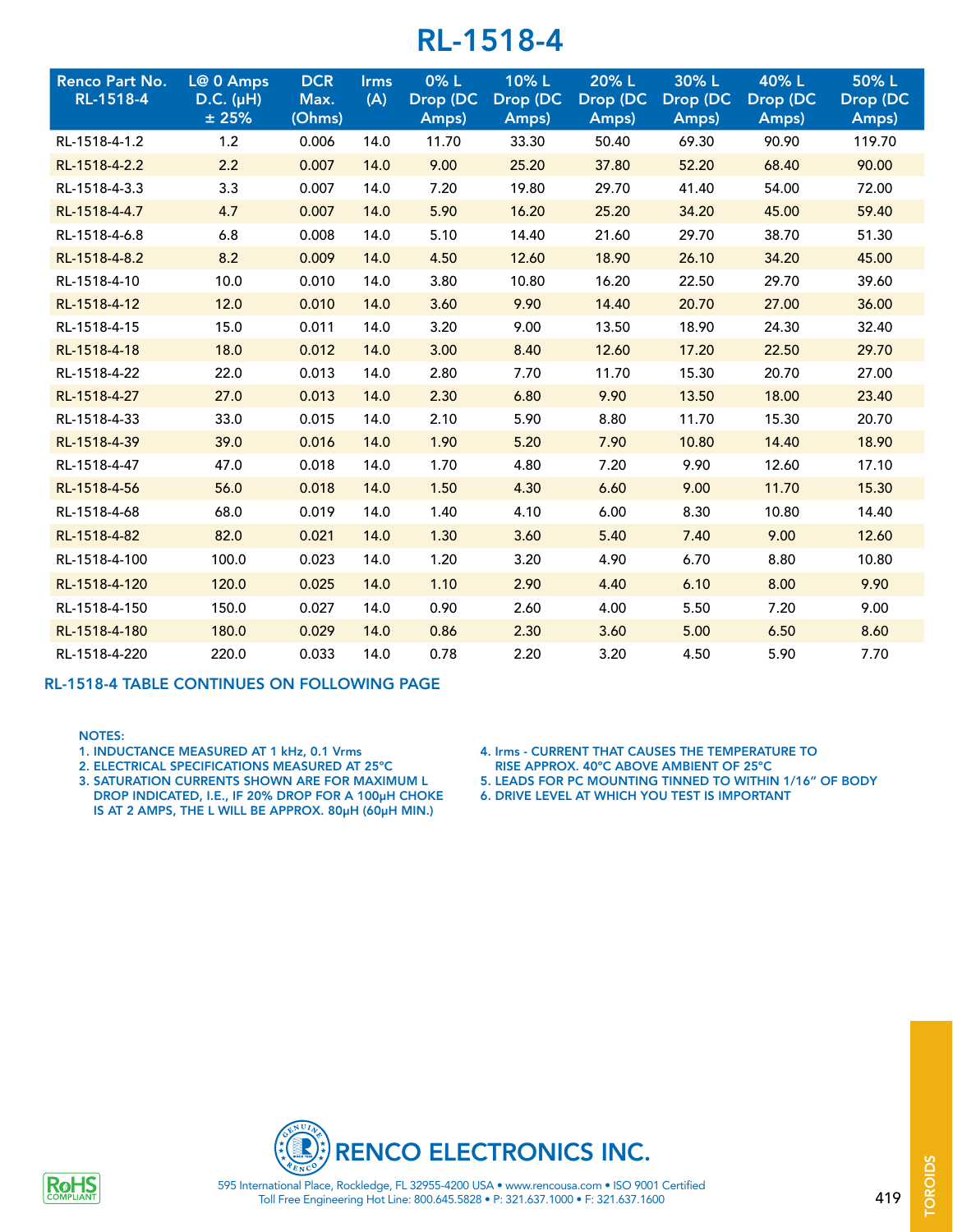| <b>Renco Part No.</b><br>RL-1518-4 | L@ 0 Amps<br>$D.C. (\muH)$<br>±25% | <b>DCR</b><br>Max.<br>(Ohms) | <b>Irms</b><br>(A) | $0\%$ L<br>Drop (DC<br>Amps) | 10% L<br>Drop (DC<br>Amps) | 20% L<br>Drop (DC<br>Amps) | 30% L<br>Drop (DC<br>Amps) | 40% L<br>Drop (DC<br>Amps) | 50%L<br>Drop (DC<br>Amps) |
|------------------------------------|------------------------------------|------------------------------|--------------------|------------------------------|----------------------------|----------------------------|----------------------------|----------------------------|---------------------------|
| RL-1518-4-270                      | 270.0                              | 0.035                        | 14.0               | 0.71                         | 1.90                       | 2.90                       | 4.10                       | 5.30                       | 7.00                      |
| RL-1518-4-330                      | 330.0                              | 0.038                        | 14.0               | 0.63                         | 1.70                       | 2.60                       | 3.60                       | 4.80                       | 6.30                      |
| RL-1518-4-390                      | 390.0                              | 0.045                        | 14.0               | 0.58                         | 1.60                       | 2.40                       | 3.30                       | 4.40                       | 5.80                      |
| RL-1518-4-470                      | 470.0                              | 0.050                        | 14.0               | 0.54                         | 1.40                       | 2.30                       | 3.10                       | 4.10                       | 5.30                      |
| RL-1518-4-560                      | 560.0                              | 0.055                        | 14.0               | 0.49                         | 1.40                       | 2.10                       | 2.80                       | 3.70                       | 4.90                      |
| RL-1518-4-680                      | 680.0                              | 0.074                        | 9.0                | 0.44                         | 1.20                       | 1.80                       | 2.50                       | 3.30                       | 4.30                      |
| RL-1518-4-820                      | 820.0                              | 0.084                        | 9.0                | 0.40                         | 1.10                       | 1.60                       | 2.30                       | 3.00                       | 4.00                      |
| RL-1518-4-1000                     | 1000.0                             | 0.100                        | 9.0                | 0.36                         | 1.00                       | 1.50                       | 2.10                       | 2.70                       | 3.60                      |
| RL-1518-4-1200                     | 1200.0                             | 0.120                        | 7.0                | 0.33                         | 0.90                       | 1.40                       | 1.90                       | 2.50                       | 3.30                      |
| RL-1518-4-1500                     | 1500.0                             | 0.130                        | 7.0                | 0.29                         | 0.81                       | 1.20                       | 1.60                       | 2.20                       | 2.70                      |
| RL-1518-4-1800                     | 1800.0                             | 0.155                        | 7.0                | 0.26                         | 0.75                       | 1.10                       | 1.50                       | 2.00                       | 2.60                      |
| RL-1518-4-2200                     | 2200.0                             | 0.167                        | 7.0                | 0.24                         | 0.68                       | 0.99                       | 1.40                       | 1.80                       | 2.30                      |
| RL-1518-4-2700                     | 2700.0                             | 0.235                        | 5.0                | 0.22                         | 0.61                       | 0.90                       | 1.30                       | 1.60                       | 2.20                      |
| RL-1518-4-3300                     | 3300.0                             | 0.265                        | 5.0                | 0.20                         | 0.56                       | 0.84                       | 1.10                       | 1.40                       | 2.00                      |
| RL-1518-4-3900                     | 3900.0                             | 0.350                        | 4.5                | 0.18                         | 0.51                       | 0.76                       | 0.99                       | 1.40                       | 1.80                      |
| RL-1518-4-4700                     | 4700.0                             | 0.400                        | 4.5                | 0.16                         | 0.46                       | 0.68                       | 0.90                       | 1.20                       | 1.60                      |
| RL-1518-4-5600                     | 5600.0                             | 0.450                        | 4.5                | 0.15                         | 0.42                       | 0.63                       | 0.87                       | 1.10                       | 1.40                      |

#### NOTES:

- 1. INDUCTANCE MEASURED AT 1 kHz, 0.1 Vrms
- 2. ELECTRICAL SPECIFICATIONS MEASURED AT 25ºC
- 3. SATURATION CURRENTS SHOWN ARE FOR MAXIMUM L
- DROP INDICATED, I.E., IF 20% DROP FOR A 100µH CHOKE IS AT 2 AMPS, THE L WILL BE APPROX. 80µH (60µH MIN.)
- 4. Irms CURRENT THAT CAUSES THE TEMPERATURE TO RISE APPROX. 40ºC ABOVE AMBIENT OF 25ºC
- 5. LEADS FOR PC MOUNTING TINNED TO WITHIN 1/16" OF BODY
- 6. DRIVE LEVEL AT WHICH YOU TEST IS IMPORTANT

RENCO ELECTRONICS INC.